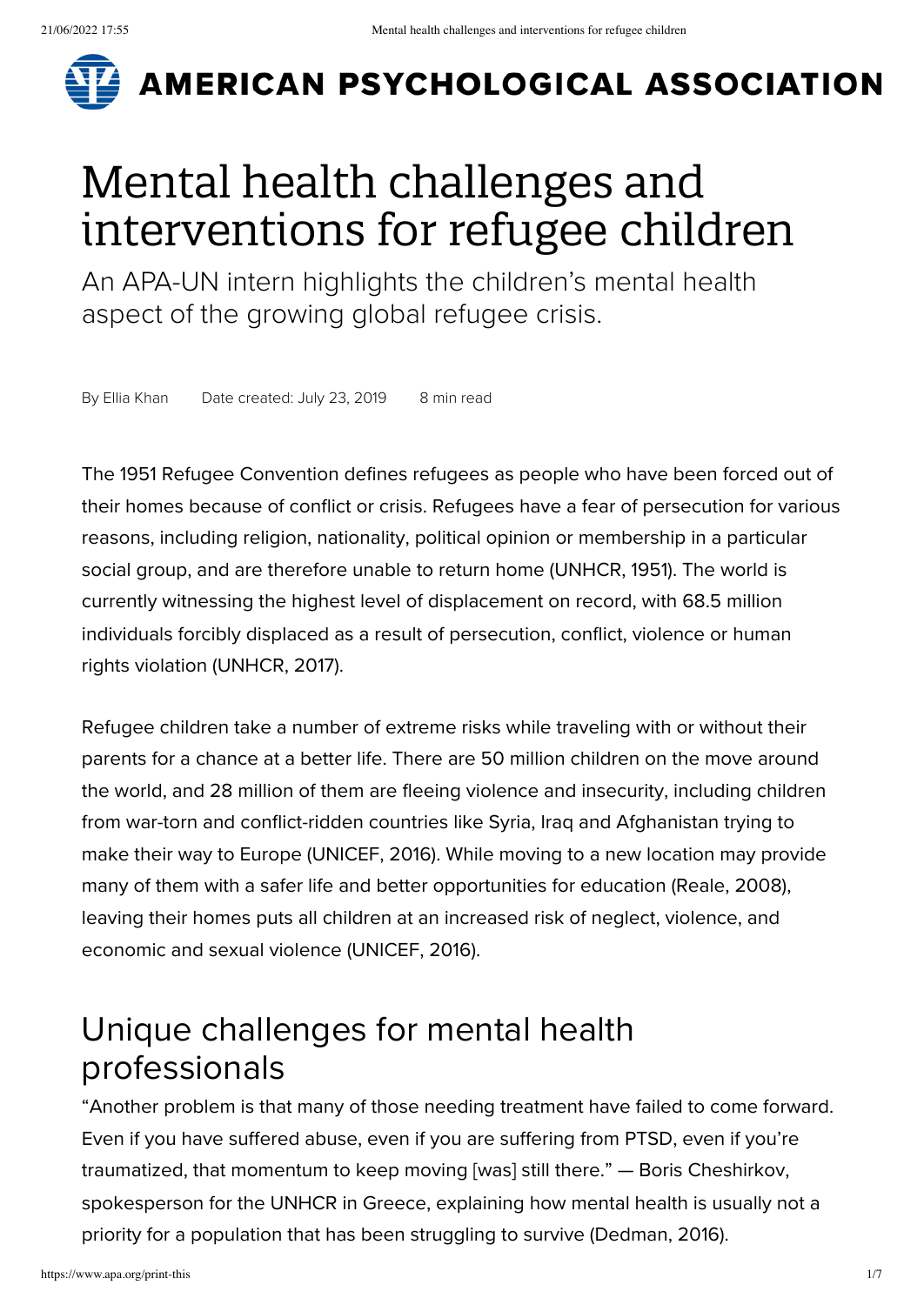The global refugee crisis is a mental health catastrophe. To this date, mental health professionals in countries receiving refugees are struggling to deal with the issues related to refugee and asylum-seeking children. Greece has seen an unprecedented number of new arrivals since 2016, as an increasing number of refugees are passing through the country (Kitsantonis, 2019). However, during same period, Doctors without Borders had only 20 field psychologists working with approximately 53,000 refugees in Greece (Dedman, 2016).

The limited access refugee children have to psychiatric healthcare services is further demonstrated by a study in Denmark that found only 3.5% of refugee children access psychiatric facilities compared to 7.7% of their Danish-born peers. This difference may be explained by a number of barriers refugee children are likely to experience while attempting to access psychiatric help, including: a lack of awareness regarding availability of services; worries about discrimination in services; difficulties in communication because of language differences, and; views of parents or relatives about the Western diagnostic paradigms (Barghadouch et al., 2006).

### UN efforts

The promotion of mental health and well-being were recognized as health priorities for the first time by world leaders through the Sustainable Development Goal 3.4 (WHO, 2019). Specifically, paragraph four and 23 provide a strong basis for inclusion by calling upon nations to leave no one behind, including refugees, internally displaced persons, and migrants. These three principles come into play in documents that have been adopted globally, including:

- $\blacksquare$ The New York Declaration for Refugees and Migrants, adopted in 2016, expresses the political will of world leaders to save lives, protect rights, and share responsibility on a global scale. The declaration not only contains commitments to refugee children, but also mentions plans on working on those commitments. Specifically, point 26, 29 and 32 in the declaration stress the importance of addressing needs of refugee children who have been exposed to physical or psychological abuse. Furthermore, they commit to work on the psychosocial development of children who are refugees.
- The New York Declaration laid the groundwork for "global compact for safe,  $\blacksquare$ orderly and regular migration" and a "global compact on refugees," both of which were adopted in 2018. In the Global Compact on Refugees, commitments (point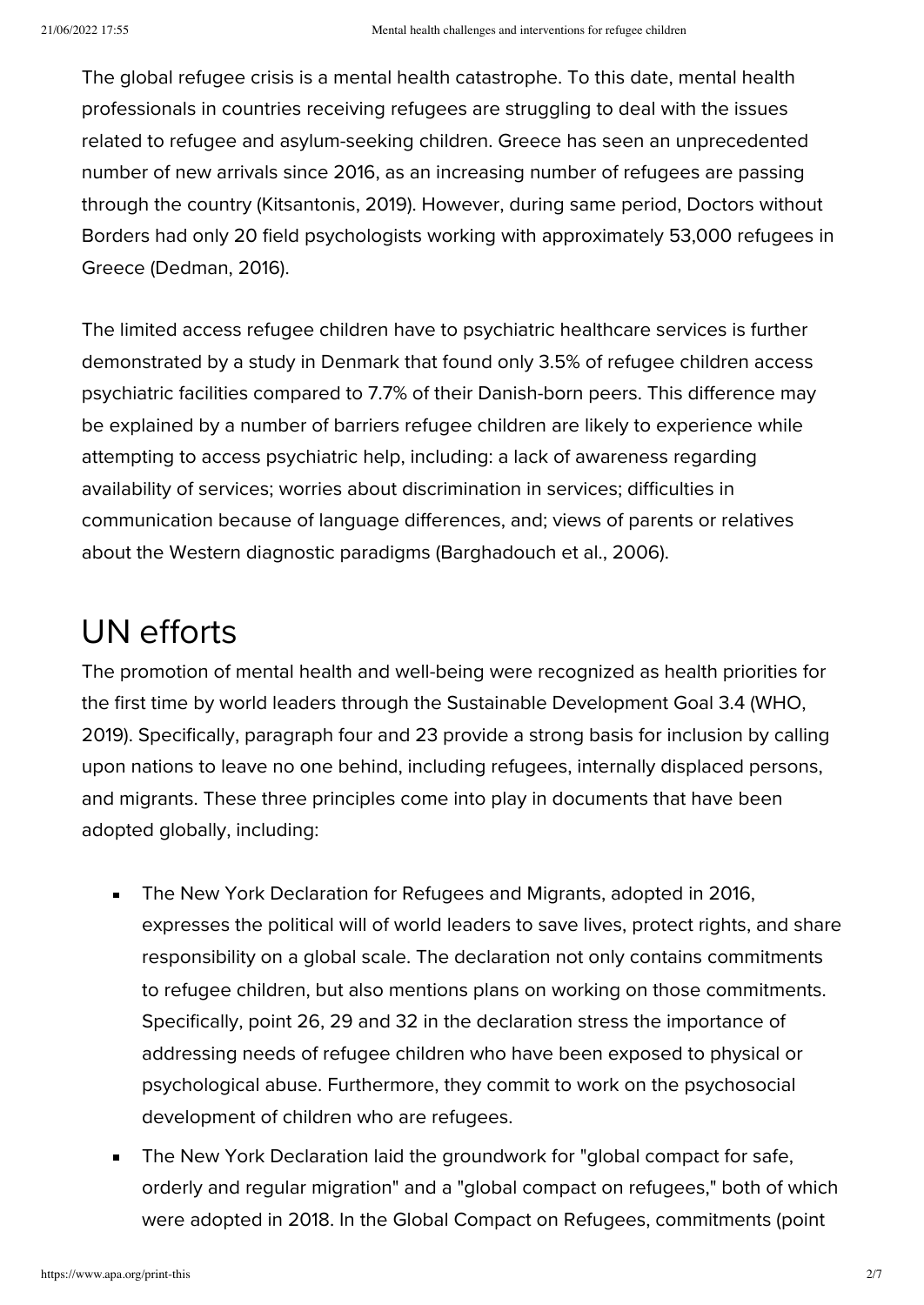72 and 73) have been made on expanding and improving health care systems to accommodate refugees and host communities, including children. Furthermore, it is notable that the compact specifically mentions commitments and actions required to include mental health facilities.

#### Mental health status of refugee children

"Detention is detrimental to the well-being of a child, produces long-term severe adverse impacts on children and cannot be considered in their best interests. It also exacerbates the trauma that many migrant children suffer along their migration journeys." — U.N. Special Rapporteur on the human rights of migrants, Felipe González Morales (Chile), Dec. 2018

In this statement, the U.N. Special Rapporteur captured the plight of children who are refugees. Traumatic events can be very debilitating and long lasting; they include shelling, fear of persecution and loss of loved ones. These are further aggravated by difficulties children face once they settle in host countries, such as lack of education, language barriers, and discrimination.

Research indicates that the various stressors refugee children experience before, during and after displacement are associated with various types of mental health problems. For instance, evidence suggests that 25% of refugee children suffer from loneliness and 24% report feeling depressed (Hamdan-Mansour et al., 2017). Additionally, there are reports of high rates of probable PTSD (30.4%), generalized anxiety (26.8%), somatization (21.4%) and traumatic grief (21.4%). These symptoms are usually accompanied by academic problems (53.6%), behavioral difficulties (44.6%), and attachment problems (38.89%) (Betancourt et al., 2012).

It should be noted that referrals are mostly made based on the Western diagnostic perspective. As a result, 95.8% of the referrals for refugee children are of concerns that match the DSM categories and only 4.2% of the referral reasons mention factors that do not match the DSM categories, but are of significance in terms of helping refugee children, such as asylum stress, extended family issues and problematic upbringing (Driscoll, Serneels & Imeraj, 2016).

# Suggested interventions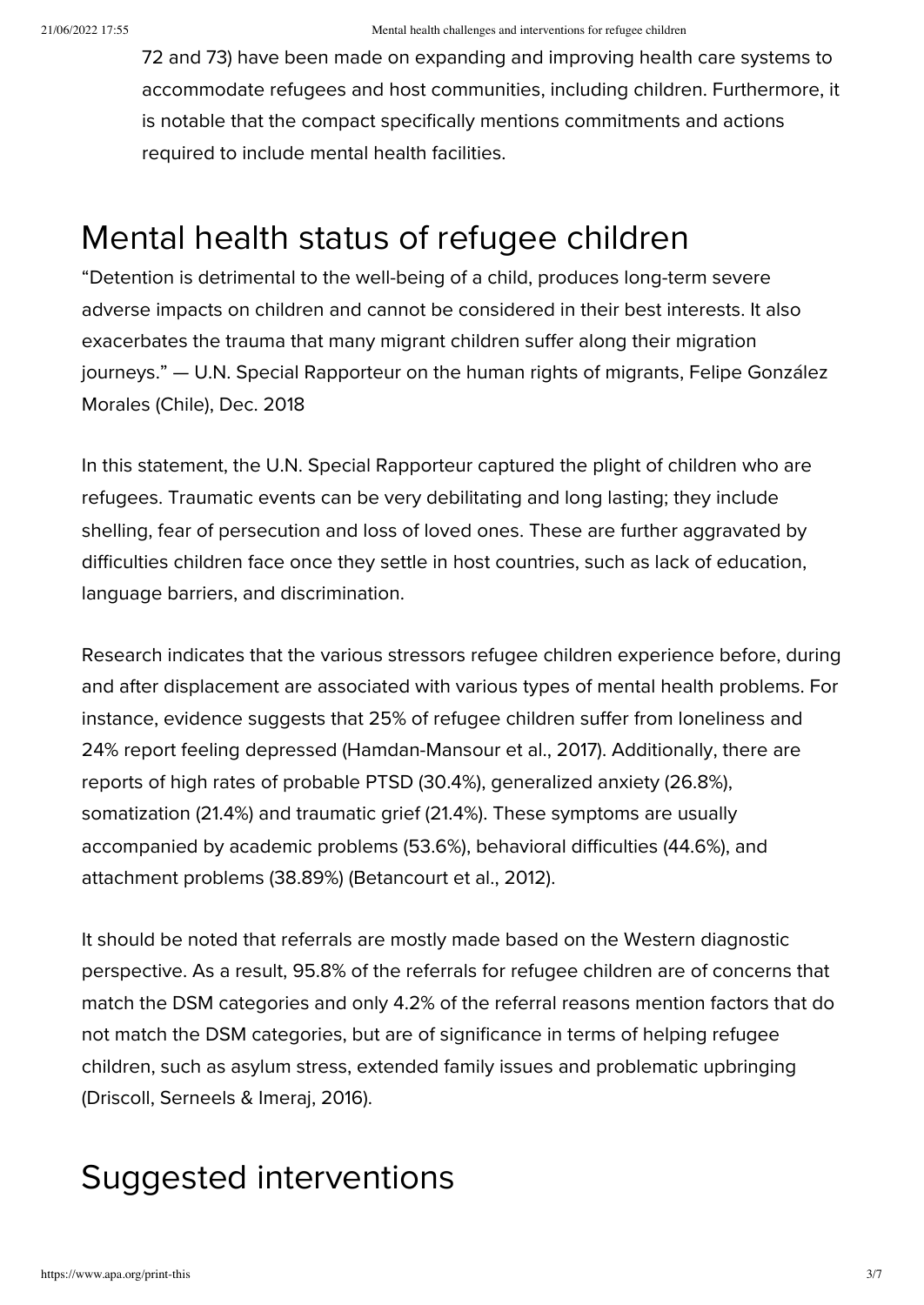There are a number of steps that can be taken to address some of the issues raised here. Firstly, research suggests that refugee families and children prefer mental health services that are culturally and linguistically adapted, particularly in the assessment of language and learning difficulties, which can be mistaken for more serious learning problems that can exacerbate their emotional adaptation to a new culture. The treatment drop-out rates for such services are comparable to those of host country peers (Howard & Hodes, 2000).

Secondly, it is important to ask clients where they would prefer to be seen for ongoing treatment, since evidence shows that children overwhelmingly choose their educational establishment (Chuimento et al., 2011).

Thirdly, research indicates that only 2% of referrals were made by a family member. Therefore, it is important to have professionals, such as teachers, pediatricians and nurses trained in the detection of mental health difficulties of refugee children, and be present in their direct environment so these problems do not go unnoticed (Driscoll et al., 2016).

More respect and understanding needs to be shown to the cultural background and specific needs of refugee children. These children develop a number of strengths as they face different challenges before, during, and after displacement. These areas of strengths need to be recognized and supported as refugee children adapt to their new environments.

#### References

Barghadouch, A., Kristiansen, M., Jervelund, S., Hjern, A., Montgomery, E., & Norredam, M. (2016). Refugee children have fewer contacts to psychiatric healthcare services: An analysis of a subset of refugee children compared to danish-born peers. Social Psychiatry and Psychiatric Epidemiology, 51(8), 1125-1136.

Betancourt, T. S., Newnham, E. A., Layne, C. M., Kim, S., Steinberg, A. M., Ellis, H., & Birman, D. (2012). Trauma history and psychopathology in War‐Affected refugee children referred for Trauma-Related mental health services in the united states. Journal of Traumatic Stress, 25(6), 682-690.

Chiumento, A., Nelki, J., Dutton, C., & Hughes, G. (2011). School-based mental health service for refugee and asylum seeking children: Multi-agency working, lessons for good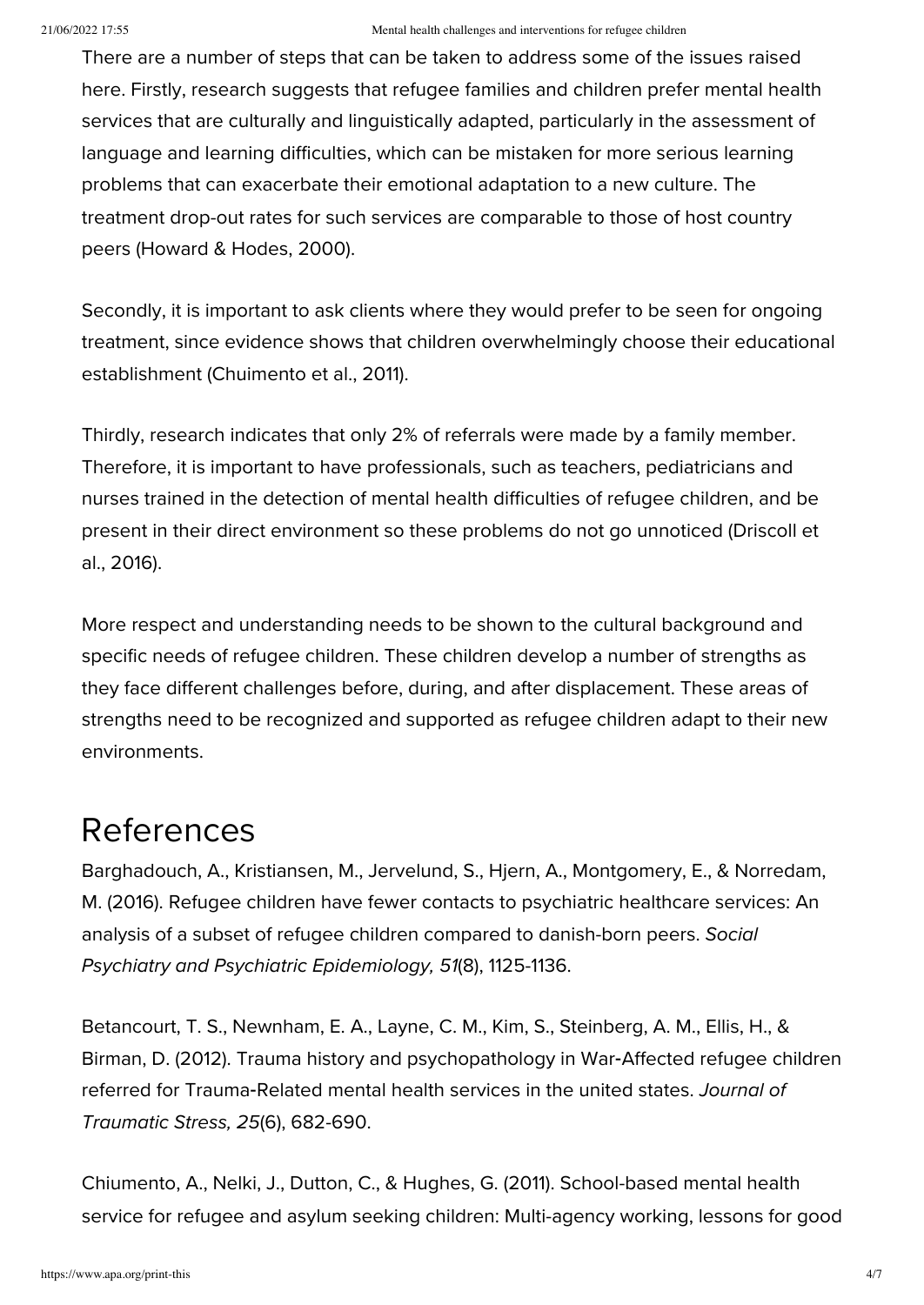practice. Journal of Public Mental Health, 10(3), 164-177.

Dedman, H. (2016). Child Refugees Pose Unique Challenge for Mental Health Practitioners. Retrieved from https://www.smithsonianmag.com/science-nature/childrefugees-pose-unique-challenge-mental-health-practitioners-180959676/ [\(https://www.smithsonianmag.com/science-nature/child-refugees-pose-unique-challenge-mental](https://www.smithsonianmag.com/science-nature/child-refugees-pose-unique-challenge-mental-health-practitioners-180959676/)health-practitioners-180959676/) .

Hamdan‐Mansour, A. M., Abdel Razeq, N. M., AbdulHaq, B., Arabiat, D., & Khalil, A. A. (2017). Displaced Syrian children's reported physical and mental wellbeing. Child and Adolescent Mental Health, 22(4), 186-193.

Howard, M., & Hodes, M. (2000). Psychopathology, adversity, and service utilization of young refugees. Journal of the American Academy of Child & Adolescent Psychiatry, 39(3), 368-377.

Kitsantonis, N. (2019). Rumors of open border prompt migrant protests in Greece. The New York Times.

OHCHR (2018). UN expert requests full investigation of migrant girl's death in the US, urges end to migration detention of children. Retrieved from [https://www.ohchr.org/EN/NewsEvents/Pages/DisplayNews.aspx?](https://www.ohchr.org/EN/NewsEvents/Pages/DisplayNews.aspx?NewsID=24045&LangID=E%207) NewsID=24045&LangID=E 7 (https://www.ohchr.org/EN/NewsEvents/Pages/DisplayNews.aspx? NewsID=24045&LangID=E%207)

Reale, D. (2008). Away from home. London: Save the Children.

UN High Commissioner for Refugees (UNHCR). (1951). Convention relating to the status of refugees and 1967 protocol relating to the status of refugees. United Nations General Assembly Resolution 2198 (XXI), Retrieved from <https://www.unhcr.org/3b66c2aa10.html> (https://www.unhcr.org/3b66c2aa10.html)

UN High Commissioner for Refugees (UNHCR). (2017a). Global trends: Forced displacement in 2017. UN High Commissioner for Refugees (UNHCR).

UN High Commissioner for Refugees (UNHCR). (2017b). UNHCR and the 2030 agenda sustainable development goals UN High Commissioner for Refugees (UNHCR).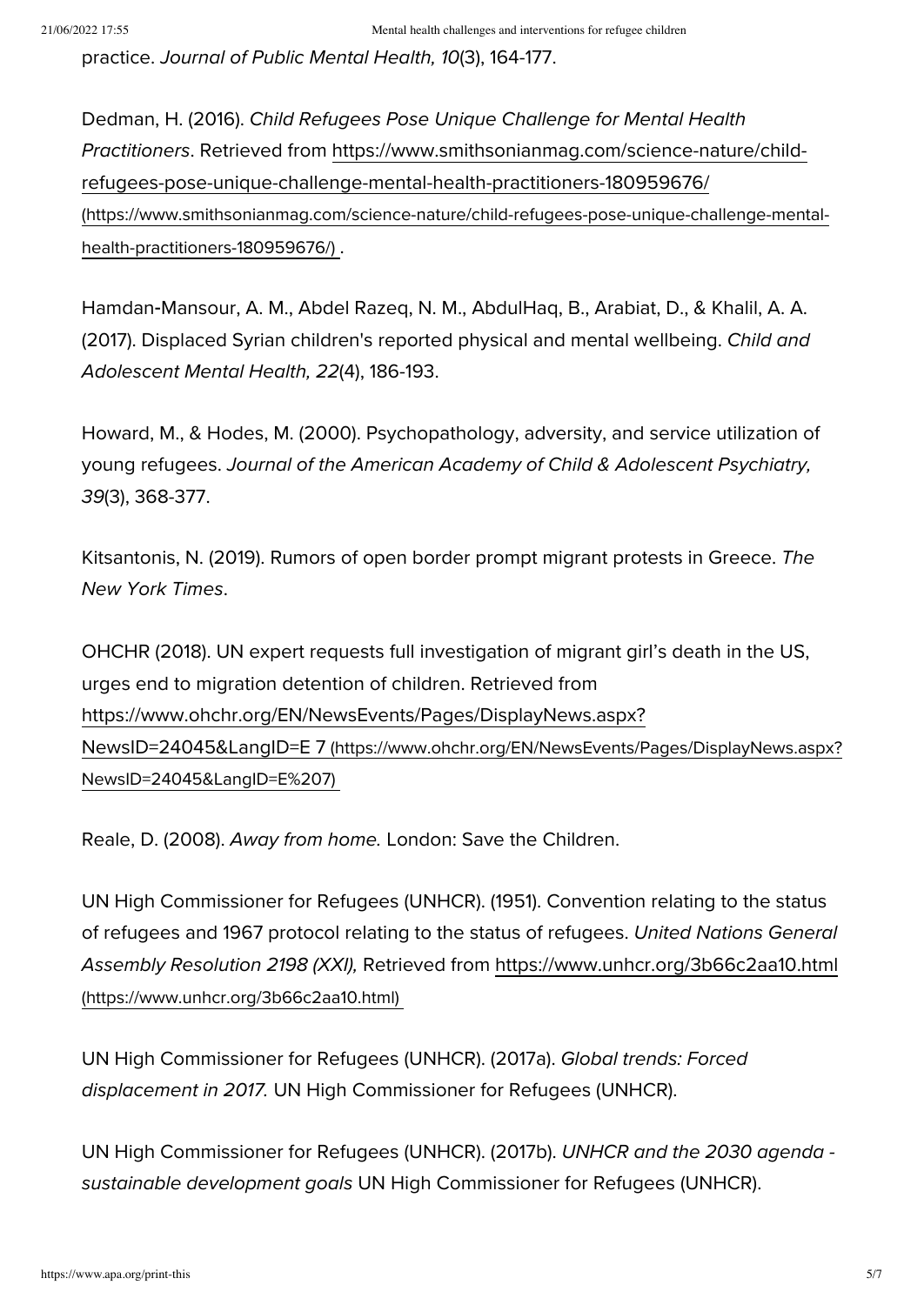UNICEF. (2016). Uprooted: The growing crisis for refugee and migrant children. United Nations Children's Fund (UNICEF).

United Nations General Assembly, (UNGA). (2016). New york declaration for refugees and migrants (A/RES71/1). United Nations General Assembly.

United Nations General Assembly, (UNGA). (2018). Report of the united nations high commissioner for refugees: Global compact on refugees (A/71/12/part II). United Nations General Assembly (UNGA).

Villanueva O'Driscoll, J., Serneels, G., & Imeraj, L. (2017). A file study of refugee children referred to specialized mental health care: From an individual diagnostic to an ecological perspective. European Child & Adolescent Psychiatry, 26(11), 1331-1341.

World Health Organization (2019). SDG 3: Ensure healthy lives and promote wellbeing for all at all ages. Retrieved from <https://www.who.int/sdg/targets/en/> (https://www.who.int/sdg/targets/en/)

# Related and recent



Stopping family violence in Uzbekistan (/international/global[insights/family-violence-uzbekistan\)](https://www.apa.org/international/global-insights/family-violence-uzbekistan)

A psychologist from Uzbekistan describes the nature of family violence in her country and efforts to combat it.



How psychologists can help refugees (/monitor/2021/10/ce[psychologists-help-refugees\)](https://www.apa.org/monitor/2021/10/ce-psychologists-help-refugees)



We need to talk about prematurity [\(/international/global](https://www.apa.org/international/global-insights/prematurity)insights/prematurity)



Women's mental health and COVID-19 in Nepal and beyond [\(/international/global-insights/women](https://www.apa.org/international/global-insights/women-mental-health)mental-health)

COVID-19 has harmed women's mental health in Nepal and beyond, creating a global crisis that must be addressed.

Total Wellness Initiative in

[insights/total-wellness\)](https://www.apa.org/international/global-insights/total-wellness)

in Singapore.

Singapore (/international/global-

PsychSolutions finalists explain their initiative to promote holistic wellbeing



Brighter futures for unheard voices [\(/international/global-insights/unheard](https://www.apa.org/international/global-insights/unheard-voices)voices)

An APA UN intern describes a project advancing an Early Childhood